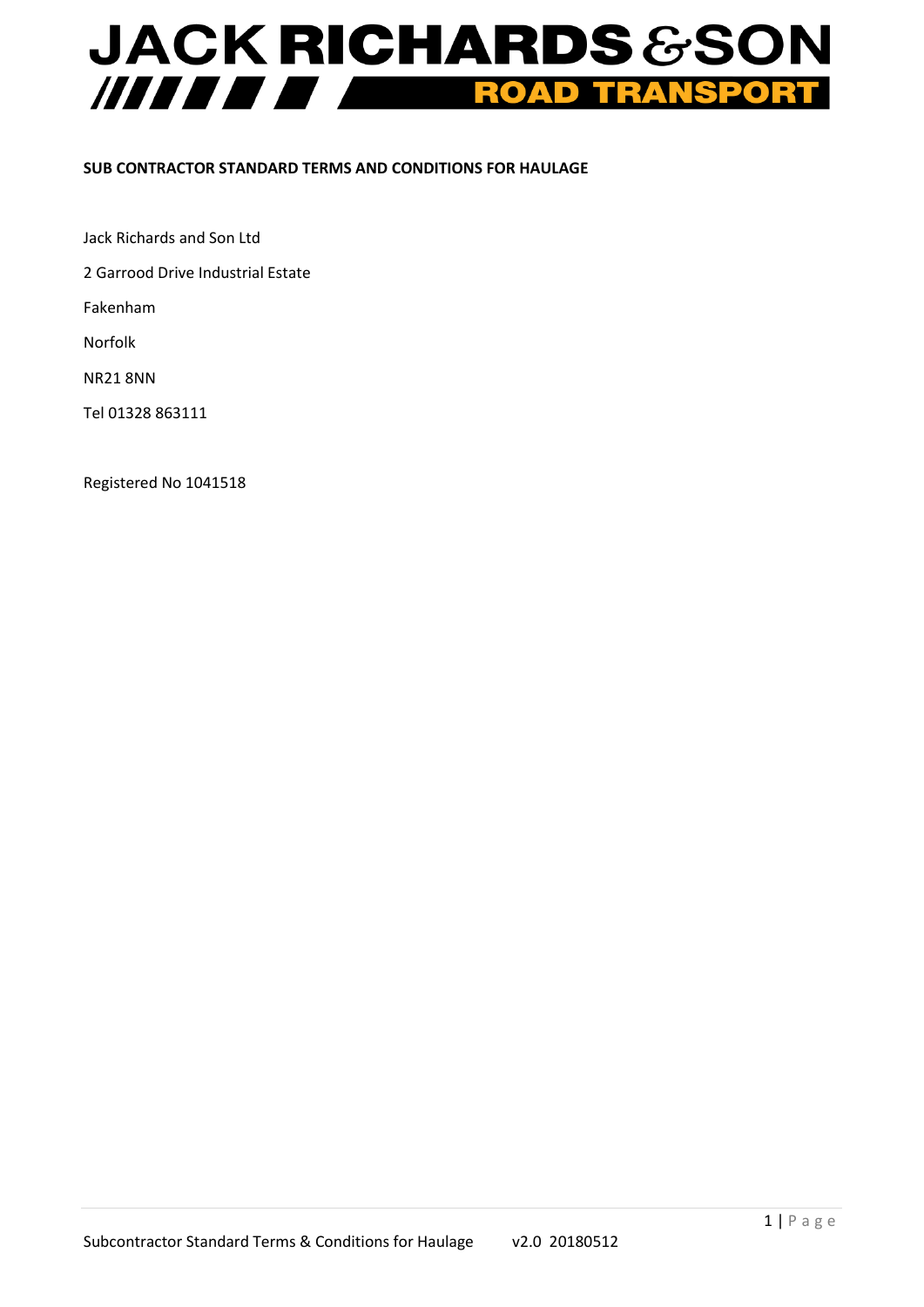## **Terms & Conditions**

## **ACCEPTANCE OF WORK**

When accepting work from Jack Richards (JR), you will receive a Sub Contractor haulier confirmation sheet, this is auto emailed to the email address as supplied by the Sub Contractor Haulier. The confirmation will include the JR Job Reference Number, Customer Load Reference, from and to locations, dates, times and the agreed rate.

## **INSURANCE**

Jack Richards require a minimum standard RHA Terms & Conditions 2009 for all consignments.

## **JACK RICHARDS JOB REFERENCE NUMBERS**

Your confirmation sheet will include a JR Job Reference number which is unique to the job. This will appear on your Sub Contractor confirmation sheet. The JR Job Reference number MUST appear on any invoice you submit for the delivery. Failure to do so will result in non-payment of invoice.

## **PROOF OF DELIVERIES**

All proof of deliveries (POD/s) must be posted along with invoices to the Accounts Department via the address detailed below in Invoices & Payments.

All POD's must be received within 7 days of the date of delivery max. It is the responsibility of the subcontractor to provide a clear signature/stamp on the POD and a receipt where applicable. Please mark your company name clearly on all paperwork returned. If a POD is not available, you will be required to provide an indemnity letter for the delivery within 14 days of the delivery date. Any costs incurred by JR for the failure of returned POD's within the stated time scale will be passed directly onto the sub-contractor. It is strongly advised to ensure you keep a photocopy of the POD to help with any customer enquiries that may occur. Failure to provide relevant paperwork will result in non-payment of invoices.

## **INVOICES & PAYMENTS**

All received invoices will be payed 60 days from the end of the current month.

All invoices and POD's must be addressed and forwarded to:

**Accounts Department Jack Richards and Son Limited 2 Garrood Drive Industrial Estate Fakenham Norfolk NR21 8NN**

The invoice must include the JR Job Reference number, load reference, the collection and delivery points and the date of the job. Including all of this information will ensure prompt payment of your invoice. Failure to provide the above information on your invoices will result in the invoice being returned and delay of payment.

Enquires on statements can be emailed to accounts@jackrichards.co.uk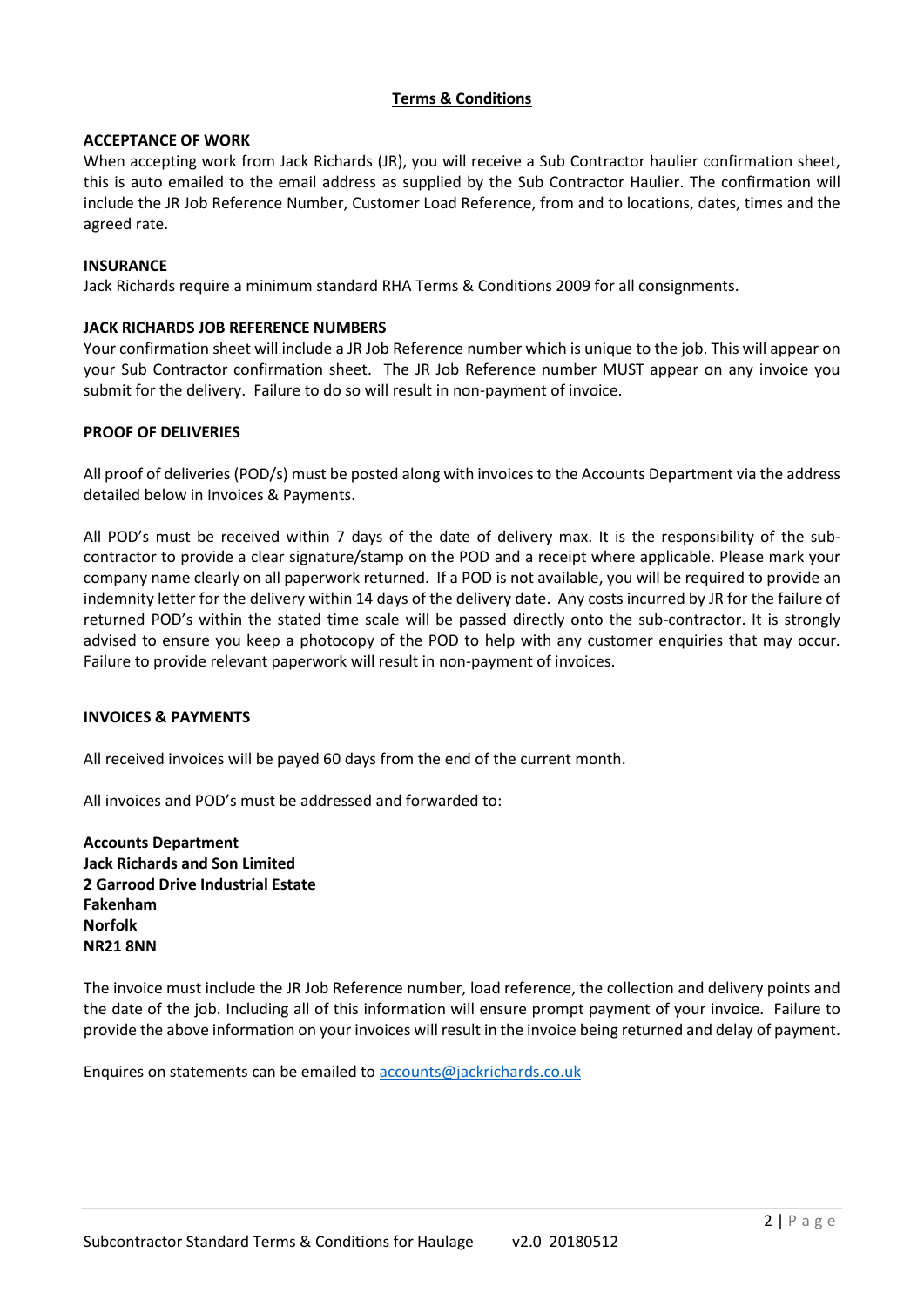## **SUB-CONTRACTORS RESPONSIBILITY**

It is the responsibility of the individual driver to check their load on collection. This includes the number of pallets/cases collected and the overall state of the load. Any discrepancies with the load must be reported whilst still in the collection premises, logged on the collection notes and signed by the person loading the vehicle or a representative of the customer. Any discrepancies that are not reported in this way are the responsibility of the driver and their company. Under NO circumstances can any sub-contractor further subcontract our work without prior permission from JR.

## **RETURNS AND SHORTAGES PROCEDURE**

If your driver has goods that are being refused or has a shortage from the delivery point, you must contact 01945 588581 whilst the driver is still on site to report all details of the discrepancy. At this point you will be advised if you will be required to hold the driver at the delivery point. Failure to comply with this requirement will result in your company being charged for any cost incurred by JR as a result.

The information we will require is:

- JR Job Number.
- POD / Consignment number.
- Delivery Point.
- Number of cases/pallets being refused/short.
- Product Code.
- Reason for discrepancy.

At this point there are three scenarios:

- Goods are accepted by delivery point after discussion by Jack Richards customer, therefore, no goods returned.
- Goods are refused and customer is aware.
- A shortage reference will be issued This must be written clearly on the POD by the driver whilst still at the delivery point location.
- All goods must be returned to a JR depot within 48 hours of refusal and a signed proof of return obtained.

## **CONTACT NUMBERS**

On completion of all deliveries, all drivers must contact the Sub Contractor Traffic Team 01945 588581 with the delivery information, whilst on site at the delivery point. The information we require is:

- Arrival / Departure time
- Number of pallets delivered and/or cases
- Details on non-conformances (lateness/refusals/shorts)

In the event that you will not achieve the required delivery time, you must inform the Sub Contractor Traffic Team as soon as it becomes apparent. Fakenham 01328 863111, Northwich 01066 351222.

## **PPE**

Minimum PPE requirements for any sub-contractor – to be worn on all customer sites/yards:

- Hi Visibility jacket / vest (YELLOW/ORANGE ONLY) with retro-reflective strip. To be worn when driver exits vehicle.
- Safety footwear Toe Protected boots required. No rigger boots. To be worn when driver exits vehicle.
- Hard Hat with mesh face visor Must be worn on customer sites when handling curtains and securing buckles/straps.
- Safety Glasses Required on several customer site (as per local site rules).
- Long sleeved shirts and long trousers are required on several customer sites.
- Rigger gloves (or equivalent) Required when coupling/uncoupling, handling products & curtain/buckles.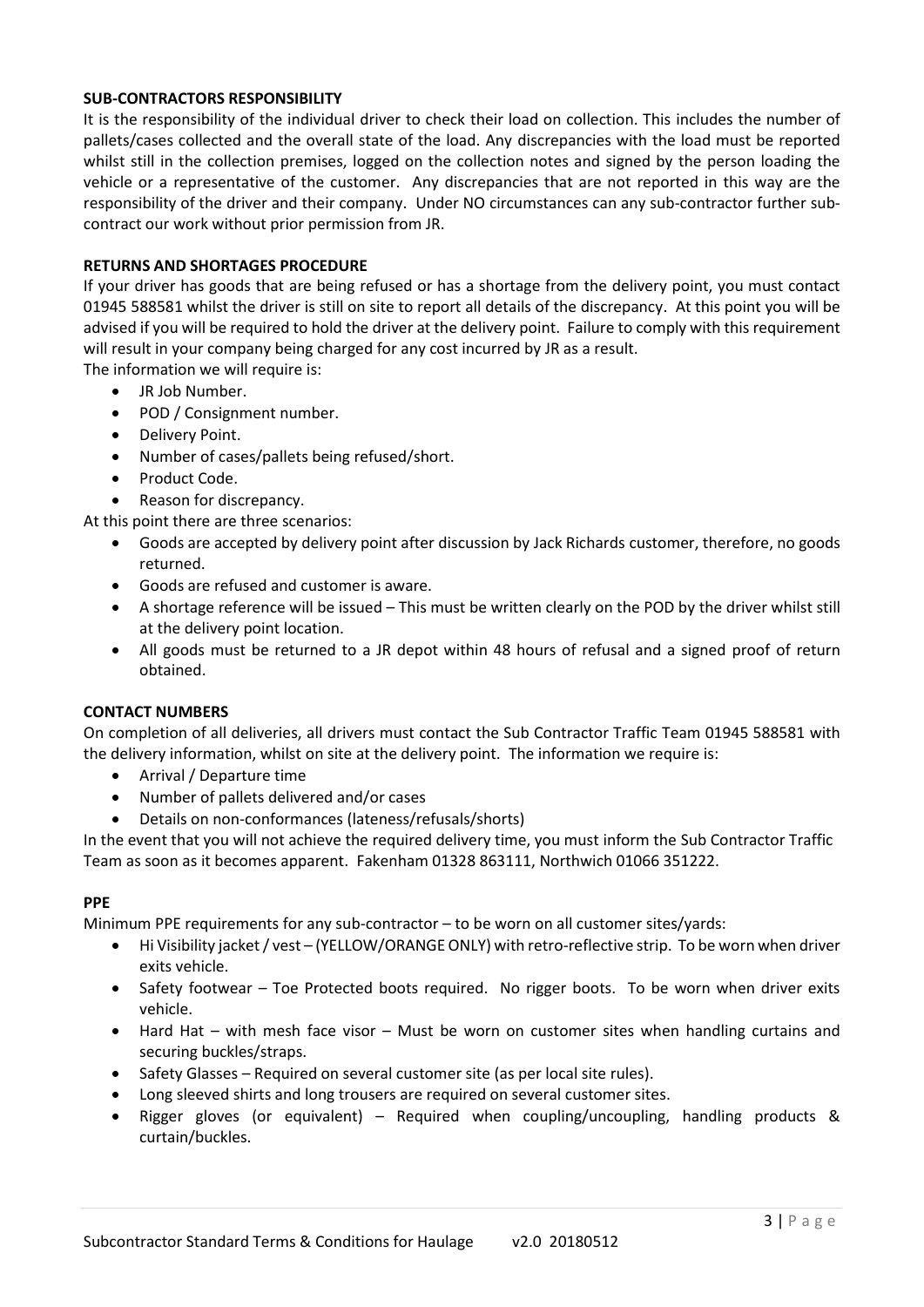#### **EQUIPMENT**

A large percentage of Jack Richards customers are related to the food industry, from packaging to food stuffs. As such we require the following of all vehicles and trailers of which we have subbed work to  $-$ 

- Free from Contamination and fit to carry food products.
- Free from trace of odour.
- Water tight trailers with no trace of water ingress.

## **INFORMATION & DOCUMENTS REQUIRED BY JACK RICHARDS**

Jack Richards & Son Ltd reserves the right to carry out various reference checks on all Subcontractors in order to confirm their identity of the Subcontractor and the validity of the documents requested and supplied prior to the subcontractor commencing any duties for Jack Richards & Son. As a consequence and to ensure that this application is processed satisfactorily for all parties, it is essential that the person/s completing the supplier information provides all the information requested. In turn Jack Richards & Son Ltd will process the received application in accordance to its General Data Protection Regulation Policy which is accessible via the company website www.jackrichards.co.uk/main/privacy-policy

Please supply the following documents:

- A copy of your goods in transit insurance certificate.
- A copy of your public liability insurance certificate.
- A copy of your employer's liability certificate.
- A copy of your motor fleet insurance certificate.
- A copy of your waste carriers certificate if required for particular loads.
- Please fill in the bank details form (all suppliers are paid by BACS).
- A copy of your Goods Vehicle Operators Licence
- Completed signed and dated supplier information form

------------------------------------------------------------------------------------------------------------------------------------------

## **Supplier Approval Form**

Subcontractors to retain the Terms & Conditions for your records and return the following Supplier Information to operations@jackrichards.co.uk or by Post to: **Operations, Jack Richards & Son Ltd, 2 Garrood Drive, Fakenham, NR21 8NN**

**Documents required**: (emailing? - attach PDF or TIFF versions only NO PHOTOS)

| <b>Forms to Return</b>               | <b>Subcontractor Tick to</b><br>confirm document | JR USE ONLY (Date & sign) |
|--------------------------------------|--------------------------------------------------|---------------------------|
| 1. Supplier Approval Form, Pg4>6     |                                                  |                           |
| 2. Contractor health and safety      |                                                  |                           |
| questionnaire, Pg 6>7                |                                                  |                           |
| 3. General Acceptance Certificate    |                                                  |                           |
| Signed and Dated Pg8                 |                                                  |                           |
| 4. Good in Transit Certificate       |                                                  |                           |
| 5. Motor Fleet Insurance Certificate |                                                  |                           |
| 6. Public Liability Certificate      |                                                  |                           |
| 7. Employers Liability Certificate   |                                                  |                           |
| 8. Waste Carriers Licence            |                                                  |                           |
| 9. O'Licence Certificate(s)          |                                                  |                           |
| 10. Letter headed paper              |                                                  |                           |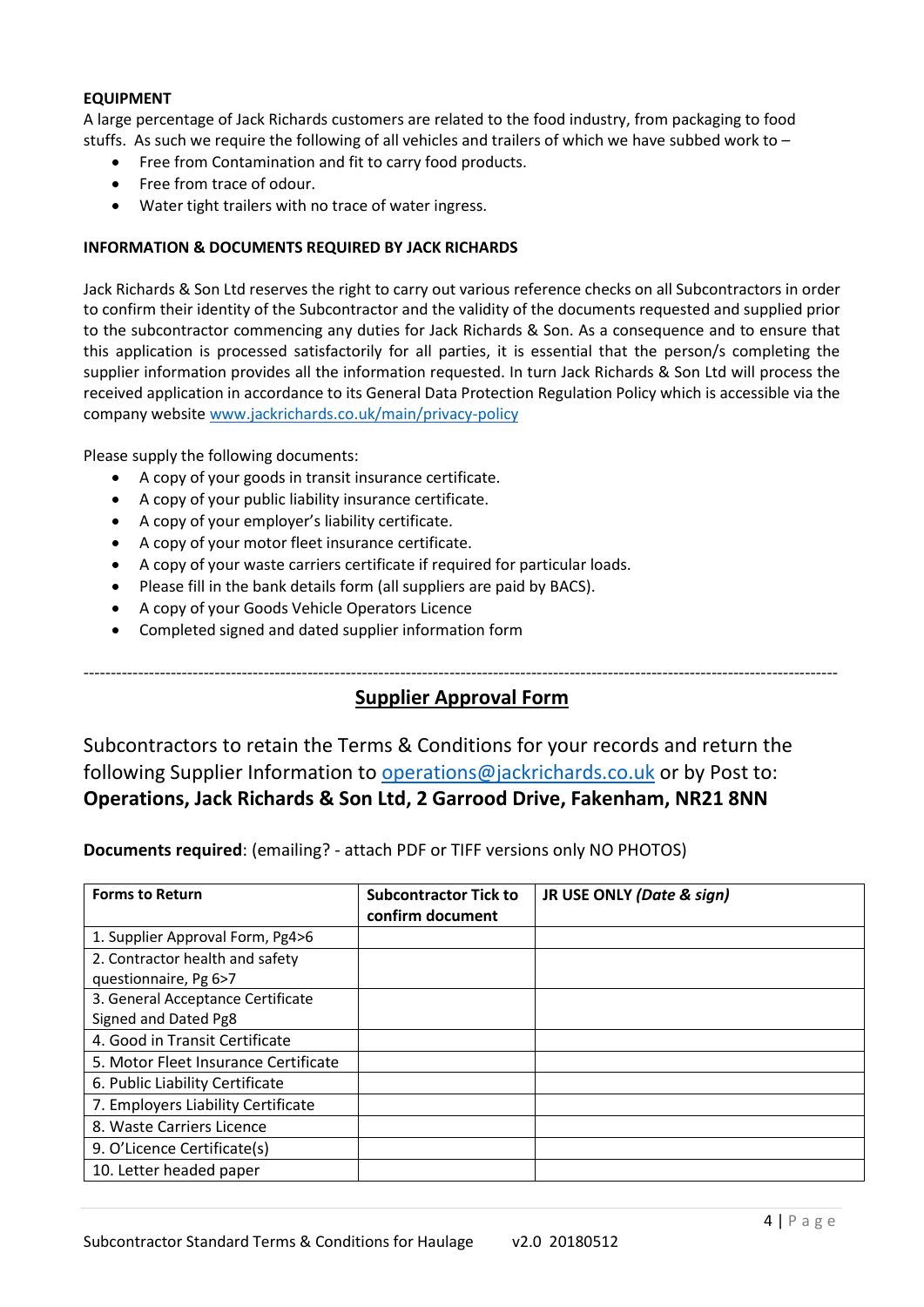## **Subcontractor Trading Information**

| Company Name:                 |           |  |                                    |        |  |
|-------------------------------|-----------|--|------------------------------------|--------|--|
| <b>Contact Name:</b>          |           |  |                                    |        |  |
| Contact Phone No.             | Land line |  |                                    | Mobile |  |
| <b>Contact Email Address:</b> |           |  |                                    |        |  |
| Address:                      |           |  | Registered Address (if different): |        |  |
|                               |           |  |                                    |        |  |
|                               |           |  |                                    |        |  |
|                               |           |  |                                    |        |  |

| <b>Bank Name:</b>    |  |  |  |             |  |
|----------------------|--|--|--|-------------|--|
| Sort Code:           |  |  |  | Account No. |  |
| <b>Account Name:</b> |  |  |  |             |  |
| <b>Bank Address:</b> |  |  |  |             |  |
|                      |  |  |  |             |  |
|                      |  |  |  |             |  |

| <b>Company Registration Number:</b> |                   |                       |  |
|-------------------------------------|-------------------|-----------------------|--|
| VAT Number:                         |                   |                       |  |
| Licensing Authority:                |                   |                       |  |
| Operator's Licence Number:          |                   | OCRS Score:           |  |
| Category (indicate):                | STANDARD NATIONAL | STANDARD INTERNTIONAL |  |

**Referencing Information:** We will need information of a recent customer who you have carried out work for who we can contact for a reference for you and the service you provided.

## **Customer details**

| <b>Customer Trading Address:</b> |               |
|----------------------------------|---------------|
|                                  |               |
| Email address:                   |               |
| <b>Contact Name:</b>             | Telephone No. |

## **Sole Trader or/and Partnership Identity Check Information:**

In completing this next section by providing the information requested along with your signature and date of signing you do hereby give permission to Jack Richards & Son Ltd to carry out an Experian Identity check on yourself as the Sole Trader or as a Partner in the company you represent in this application. Failing to provide the information requested will result in this application being cancelled.

| Name:      | Date of Birth (dd/mm/yyyy): |
|------------|-----------------------------|
| Signature: | Date:                       |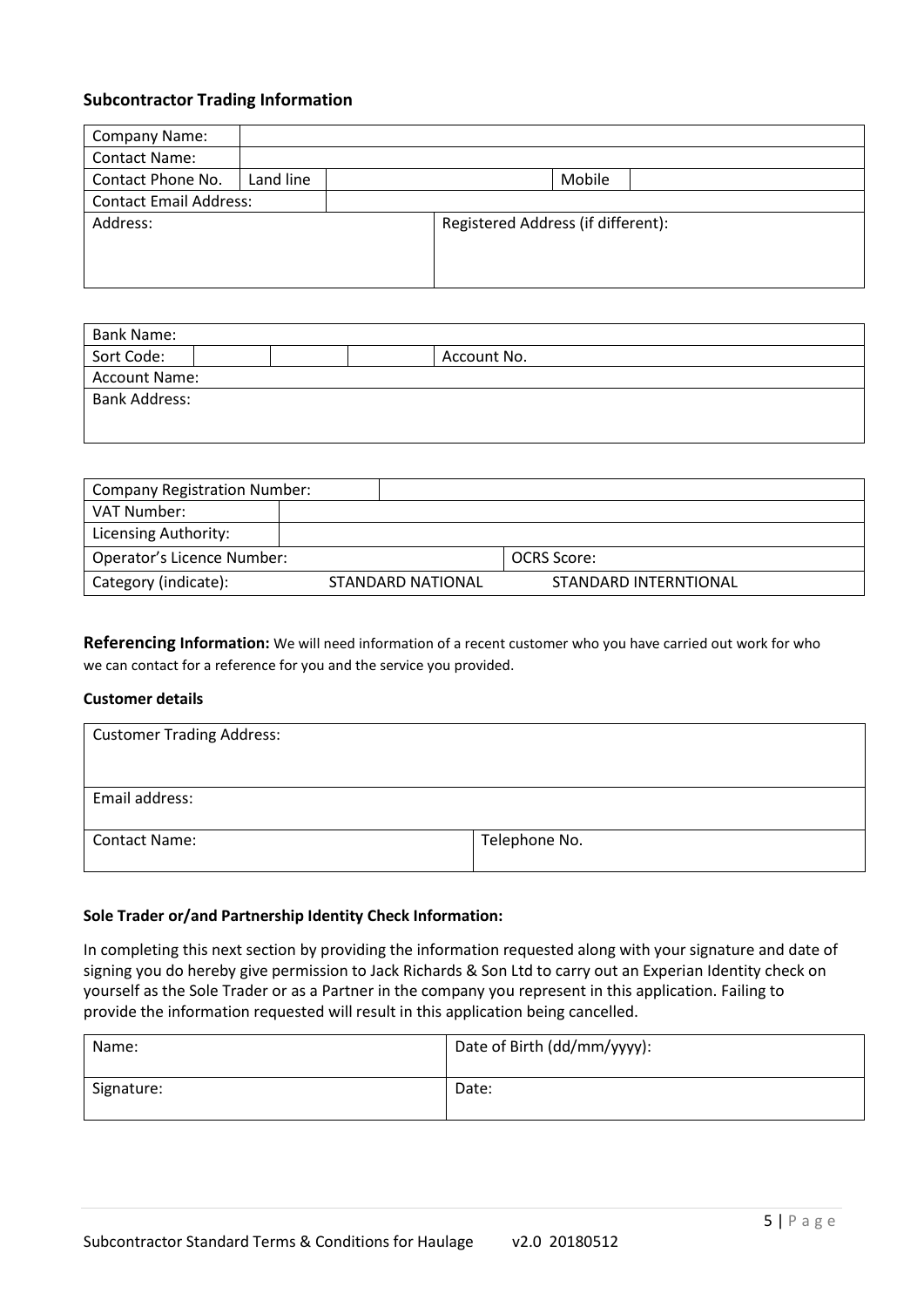## **Subcontractor Insurance Policy Details**

| <b>Insurance Details</b> | <b>Employers</b><br>liability | <b>Public/product</b><br>liability | <b>Goods in Transit</b> | <b>Motor Fleet</b> |
|--------------------------|-------------------------------|------------------------------------|-------------------------|--------------------|
| Name and address         |                               |                                    |                         |                    |
| of insurance             |                               |                                    |                         |                    |
| Broker:                  |                               |                                    |                         |                    |
| Policy number:           |                               |                                    |                         |                    |
|                          |                               |                                    |                         |                    |
|                          |                               |                                    |                         |                    |
| Expiry date:             |                               |                                    |                         |                    |
|                          |                               |                                    |                         |                    |
|                          |                               |                                    |                         |                    |
| Type of cover &          |                               |                                    |                         |                    |
| limits:                  |                               |                                    |                         |                    |
|                          |                               |                                    |                         |                    |
|                          |                               |                                    |                         |                    |

#### **Subcontractors' department contacts**

| <b>Contacts</b>  | Name | <b>Position</b> | Telephone # | Email |
|------------------|------|-----------------|-------------|-------|
| Traffic:         |      |                 |             |       |
|                  |      |                 |             |       |
| Sub-Contractor   |      |                 |             |       |
| Confirmation:    |      |                 |             |       |
| Administration / |      |                 |             |       |
| POD's:           |      |                 |             |       |
| Accounts:        |      |                 |             |       |
|                  |      |                 |             |       |
| Out of Hours:    |      |                 |             |       |
|                  |      |                 |             |       |

## **Contractor health, safety & compliance questionnaire**

*Jack Richards may request further information or documentary evidence in addition to that already mentioned.*

*This reply shall constitute a declaration of your Company Health and Safety competence and must be signed by an appropriate person within your company.*

| <b>Contracted Company Name:</b>              |                                   |
|----------------------------------------------|-----------------------------------|
| Type of Business:                            |                                   |
| Brief Description of work to be carried out: | Transportation of finished goods. |
| Name of person completing forms:             |                                   |
| Position:                                    |                                   |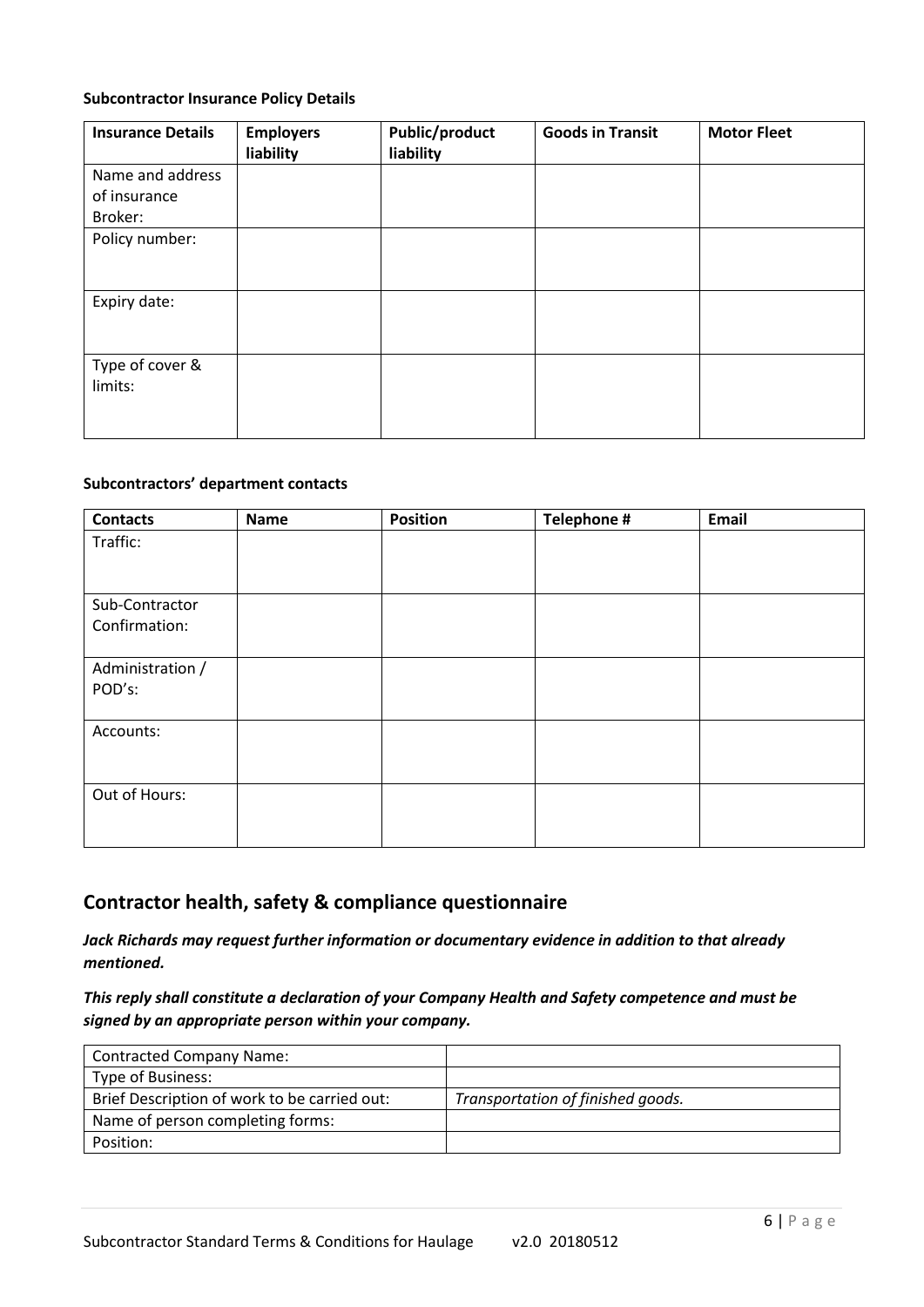|     | Question                                              | Yes | <b>No</b> | <b>Comment</b>  |
|-----|-------------------------------------------------------|-----|-----------|-----------------|
| 1.  | Do you have 5 or more                                 |     |           |                 |
|     | employees?                                            |     |           |                 |
| 2.  | Is your H&S policy reviewed                           |     |           |                 |
|     | regularly?                                            |     |           |                 |
| 3.  | Do you have a Senior                                  |     |           | Name:           |
|     | Manager responsible for                               |     |           |                 |
|     | Health & Safety?                                      |     |           | Position:       |
|     |                                                       |     |           |                 |
|     |                                                       |     |           | Qualifications: |
|     |                                                       |     |           |                 |
| 4.  | Are risk assessments of your                          |     |           |                 |
|     | activities (inc manual<br>handling and COSHH) carried |     |           |                 |
|     | out and recorded?                                     |     |           |                 |
| 5.  | Have Managers and                                     |     |           |                 |
|     | Supervisors received health                           |     |           |                 |
|     | and safety training?                                  |     |           |                 |
| 6.  | Have your employees                                   |     |           |                 |
|     | received H&S information,                             |     |           |                 |
|     | instruction and training                              |     |           |                 |
|     | appropriate to the work and                           |     |           |                 |
|     | equipment they use?                                   |     |           |                 |
| 7.  | Is your company a member                              |     |           | Please list:    |
|     | of any trade associations?                            |     |           |                 |
|     |                                                       |     |           |                 |
| 8.  | Do you have a formal system                           |     |           |                 |
|     | of accident recording of                              |     |           |                 |
|     | which all employees are                               |     |           |                 |
|     | aware?                                                |     |           |                 |
| 9.  | Have you been subject to                              |     |           |                 |
|     | any enforcement action by                             |     |           |                 |
|     | regulatory bodies in the last                         |     |           |                 |
|     | 5 years?                                              |     |           |                 |
| 10. | Are you a member of any                               |     |           | Please list:    |
|     | Trade & Safety<br>organisations? I.e. FTA,            |     |           |                 |
|     | RHA, FORS?                                            |     |           |                 |
| 11. | If you have had a fatal or                            |     |           |                 |
|     | major reportable accident                             |     |           |                 |
|     | within the las 5 years please                         |     |           |                 |
|     | provide summary of                                    |     |           |                 |
|     | circumstances and results of                          |     |           |                 |
|     | investigations carried out.                           |     |           |                 |

## **Recommendation / Comments**